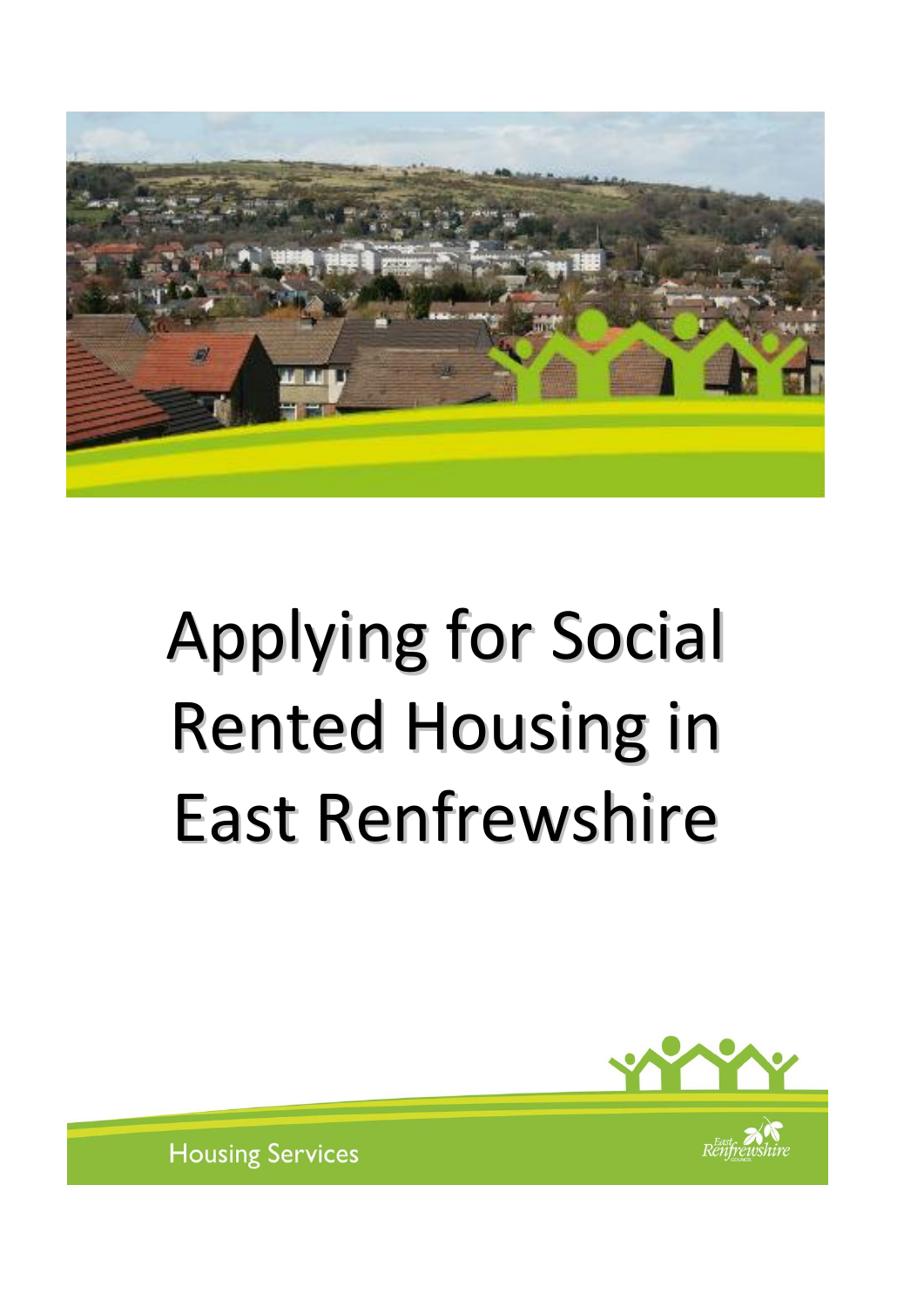# **Accessibility**

We can explain this document to you in other languages and provide it to you in other formats such as Braille and large print. For more information, please contact Customer First on 0141 577 3001 or e-mail: customerservices@eastrenfrewshire.gov.uk.

آپ کے لیےاس دستاویز کی دیگر زبانوں میں دضاحت کی جاسکتی ہےاور پید یگرمخلف صورتوں میں جیسا کہ بڑے حروف کی لکھائی اور بریل (نابیبناافراد کے لیے اُنجرےہوئے حروف کی لکھائی) میں فراہم کی جاسکتی ہے۔مزید معلومات کے لیے برائے مہربانی ٹیلیفون نمبر 3001 577 5141 پہ سٹم فرسٹ سے رابط کریں یا customerservices@eastrenfrewshire.gov.uk\_ کے پیدیرای میل بھیجیں۔

এ২ পত্র অন্যান্য ভাষায় বণনা ছাড়া নানা বিকল্প আকারেও দেয়া যেতে পারে যথা – বড় ছাপান অক্ষরে এবং উঁচু গঠিত বর্ণমালায়ও (Braille) দেয়া যেতে পারে। এ বিষয়ে আরও খবরাখবরের জন্যে যোগাযোগ করুন কাউৌমার ফর্ষি টেলিফোন: ০১৪১–৫৭৭ ৩০০১ অথবা

ইমেইল: customerservices@eastrenfrewshire.gov.uk

ਤੁਹਾਡੇ ਲਈ ਇਸ ਦਸਤਾਵੇਜ਼ ਦੀ ਵਿਆਖਿਆ ਹੋਰਨਾਂ ਭਾਸ਼ਾਵਾਂ ਵਿਚ ਵੀ ਕੀਤੀ ਜਾ ਸਕਦੀ ਹੈ ਅਤੇ ਇਸ ਨੂੰ ਬਦਲਵੇਂ ਰੂਪਾਂ ਵਿਚ ਜਿਵੇਂ ਵੱਡੇ ਅੱਖਰਾਂ ਅਤੇ ਬਰੇਲ ਤੇ ਪ੍ਰਦਾਨ ਕੀਤਾ ਜਾ ਸਕਦਾ ਹੈ। ਵਧੇਰੇ ਜਾਣਕਾਰੀ ਲਈ ਕਸਟਮਰ ਫਸਟ ਵਾਲਿਆਂ ਨਾਲ ਇਸ ਫੋਨ ਨੰਬਰ ਤੇ ਸੰਪਰਕ ਕਰਨ ਦੀ ਕ੍ਰਿਪਾਲਤਾ ਕਰੋ: 0141 577 3001 ਜਾਂ ਇਸ ਪਤੇ ਤੇ ਈਮੇਲ ਕਰੋ: customerservices@eastrenfrewshire.gov.uk

這份文件可以使用其他的語言解釋,亦可以提供 其他形色的版本, 例如大字和凸字。請聯絡客 服務 (Customer First) 索取進一步的資料。 電話:0141 577 3001或電郵 customerservices@eastrenfrewshire.gov.uk

आप क ालए इस दस्तावज़ का व्याख्या अन्य भाषाआ म का जा सकता ह आर बदलव रूपा जस बड़े अक्षरों और ब्रेल पर भी प्रदान की जा सकती है। कृप्या अतिरिक्त जानकारी के लिए कस्टमर फस्ट वालों से इस फोन नंबर पर संपर्क करें: 0141 577 3001 व इस पते पर ईमेल करें: customerservices@eastrenfrewshire.gov.uk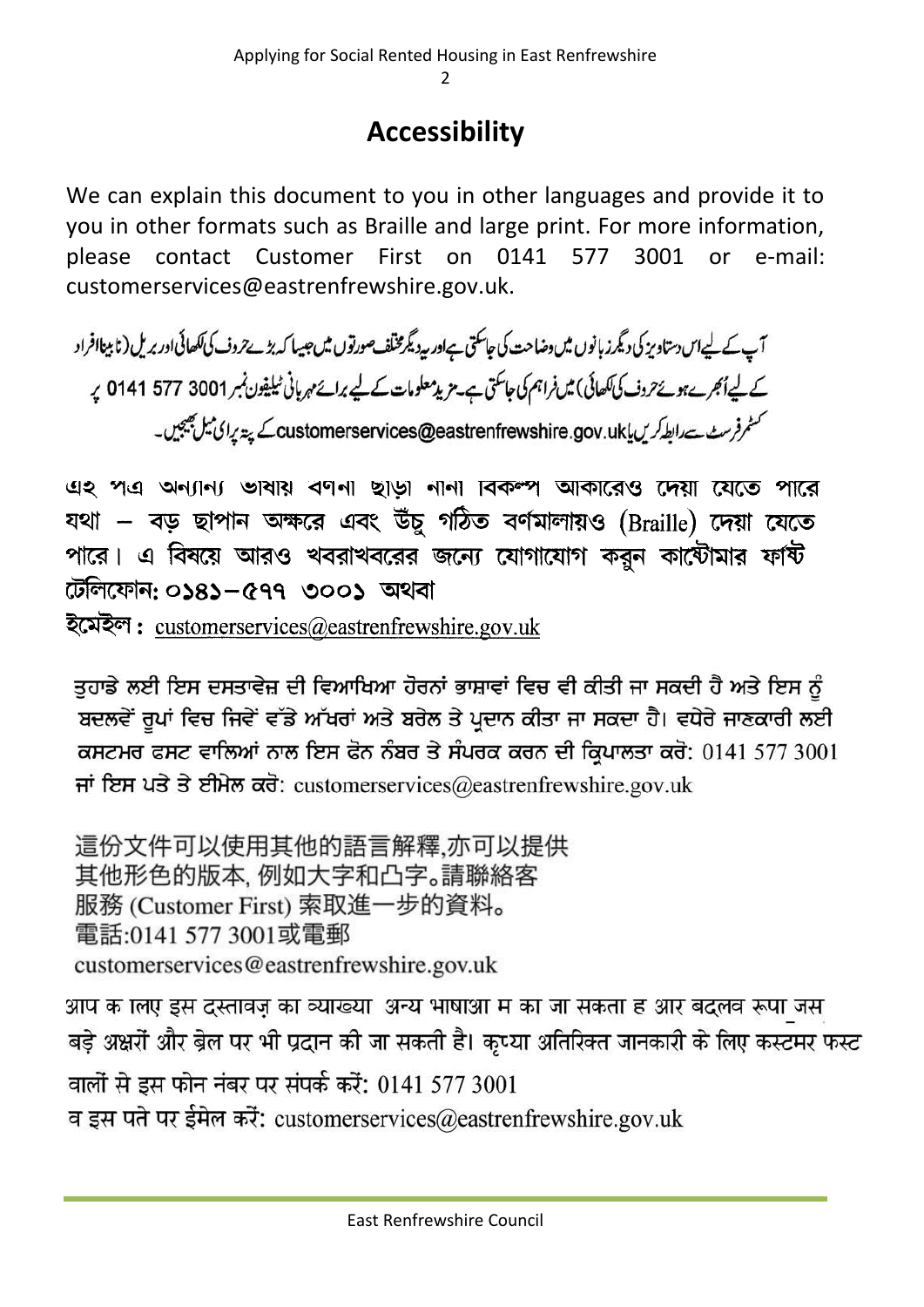## **Contents**

- **1. Who is this leaflet for?**
- **2. Social rented housing in East Renfrewshire**
- **3. Social rented housing providers in East Renfrewshire**
- **4. How the Council's houses are allocated**
- **5. The Council's Allocation Policy (summary)**
- **6. Barrhead Housing Association Allocation Policy (summary)**
- **7. Arklet Housing Association Allocation Policy (summary)**
- **8. Other Registered Social Landlords (RSL's) in East Renfrewshire**
- **9. Applying for a transfer within East Renfrewshire**
- **10. Applying for a mutual exchange**
- **11. Moving to a smaller home**
- **12. Applying for a sheltered home if you are over 60**
- **13. Applying to move to another part of the country**
- **14. Contact details**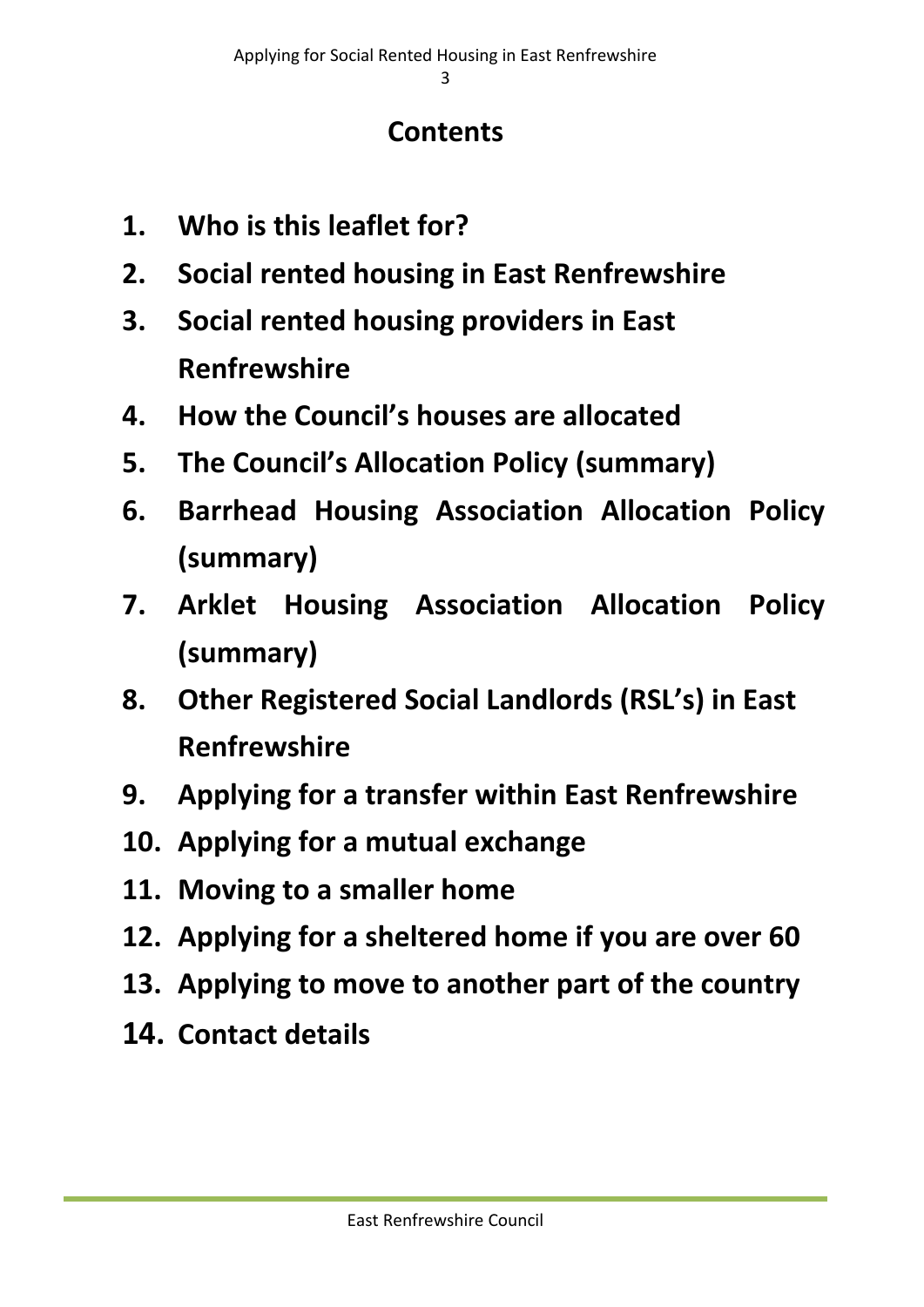## **1. Who is this leaflet for?**

This leaflet is for anyone who is thinking of applying for a social rented property in East Renfrewshire. Social rented properties are those offered for rent by the council or other social landlords. Three social landlords in East Renfrewshire form the **East Renfrewshire Housing Register (ERHR)**. The three landlords who form the ERHR are East Renfrewshire Council, Barrhead Housing Association and Arklet Housing Association. Details of all three landlords are provided later.

#### **The leaflet will**:

- Explain what to do if you wish to apply for social rented housing
- Advise what options might be available to you

This leaflet is part of a series of leaflets designed to offer information and advice regarding housing options in East Renfrewshire. Other leaflets in the series include:

- Housing Options in East Renfrewshire
- 'Private Renting in East Renfrewshire'
- 'Homeless or Threatened with Homelessness in East Renfrewshire'
- 'Low cost Home Ownership in East Renfrewshire'
- 'Housing for Older and/or Disabled People in East Renfrewshire'
- 'Young Persons Housing Support Service in East Renfrewshire'

While this leaflet offers advice and information on a range of housing options, the individual leaflets in this range provide more detail on the particular subject matter.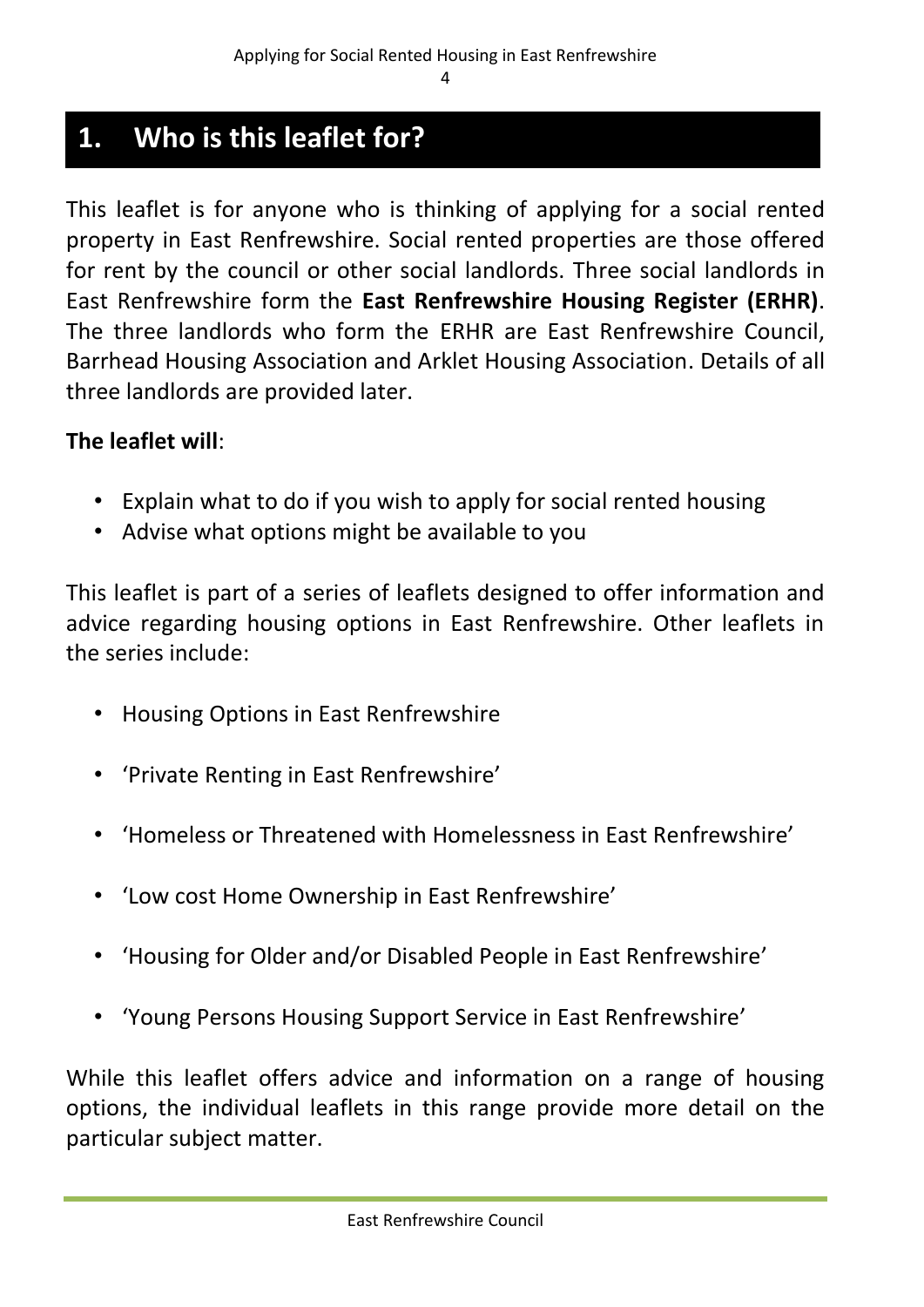## **2. Social rented housing in East Renfrewshire**

East Renfrewshire is a popular place to live. Many people are competing for a limited number of homes, especially in the Eastwood part of the authority which includes Giffnock, Thornliebank, Clarkston, Newton Mearns, Busby and Eaglesham.

High demand has an impact on the costs of both renting and buying. Private rents in some areas are at a level that many people find difficult to afford and private landlords can be selective about prospective tenants. As a result, this option may not be available to many people seeking a house. These factors create even greater pressure on providers of social rented housing in East Renfrewshire.

The council and local housing associations are facing increasing demands for help and as demand rises, waiting lists get longer. As a result, it could be a long time before you are offered a tenancy. The Council works with Housing Associations to provide as many new homes as possible, but this is not keeping pace with the growing demand.

As mentioned previously, increasing demand means that waiting lists for both council and housing association properties are getting longer. As a result, it could be a long time before you are offered a tenancy.

Three social housing providers in East Renfrewshire: the council, Arklet Housing Association and Barrhead Housing Association work together to form the **East Renfrewshire Housing Register (ERHR)**. This means you only need to complete one application form in order to be considered for housing by all three and you can obtain housing options advice from any of them.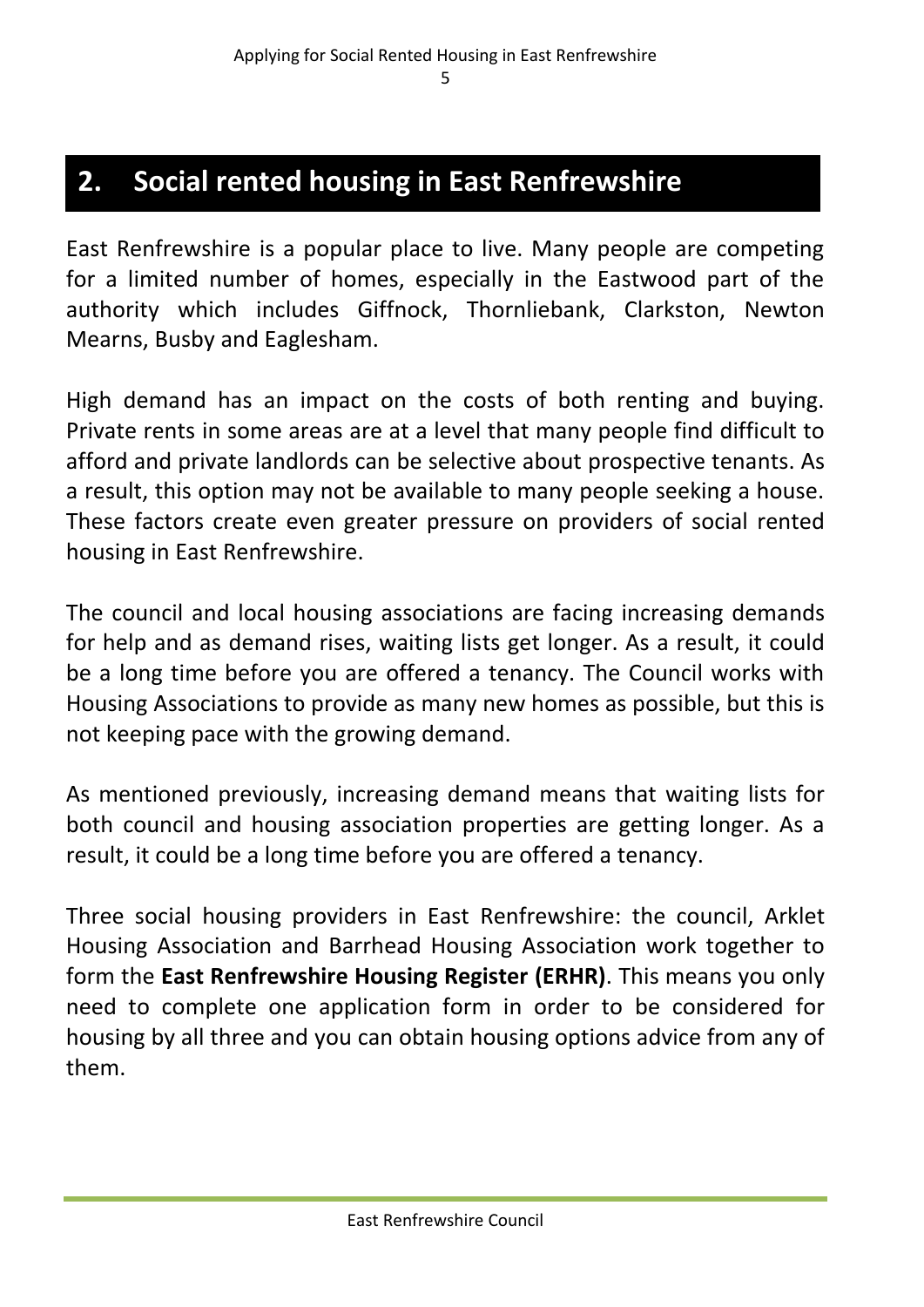The housing application form will be accompanied by a leaflet which explains more about each landlord and how they operate, how they allocate properties, and where their properties are located.

**Each landlord uses their own allocation policy to assess an applicant's circumstances and decide on priority for rehousing.**

Each of the partners provides a mix of sizes and types of homes in locations across East Renfrewshire. Most of these homes are to meet general housing needs but there are also sheltered, very sheltered, amenity and wheelchair accessible properties within the properties.

**This table shows the number of properties each of the ERHR landlords has in East Renfrewshire, broken down into general needs, properties for older people and amenity and wheelchair accessible properties**

| <b>Registered Social Landlords</b><br>(ERHR) | General<br>needs | <b>Sheltered</b> | <b>Amenity or</b><br>wheelchair<br>accessible*<br>properties |
|----------------------------------------------|------------------|------------------|--------------------------------------------------------------|
| <b>Arklet Housing Association</b>            | 79               | 54               | 60                                                           |
| <b>Barrhead Housing Association</b>          | 755              | 28               | $75(19*)$                                                    |
| <b>East Renfrewshire Council</b>             | 3004             | 246              |                                                              |
| Total                                        | 3838             | 328              |                                                              |

You can request or download an application pack for housing from any of the three ERHR partners using the **contact details below:**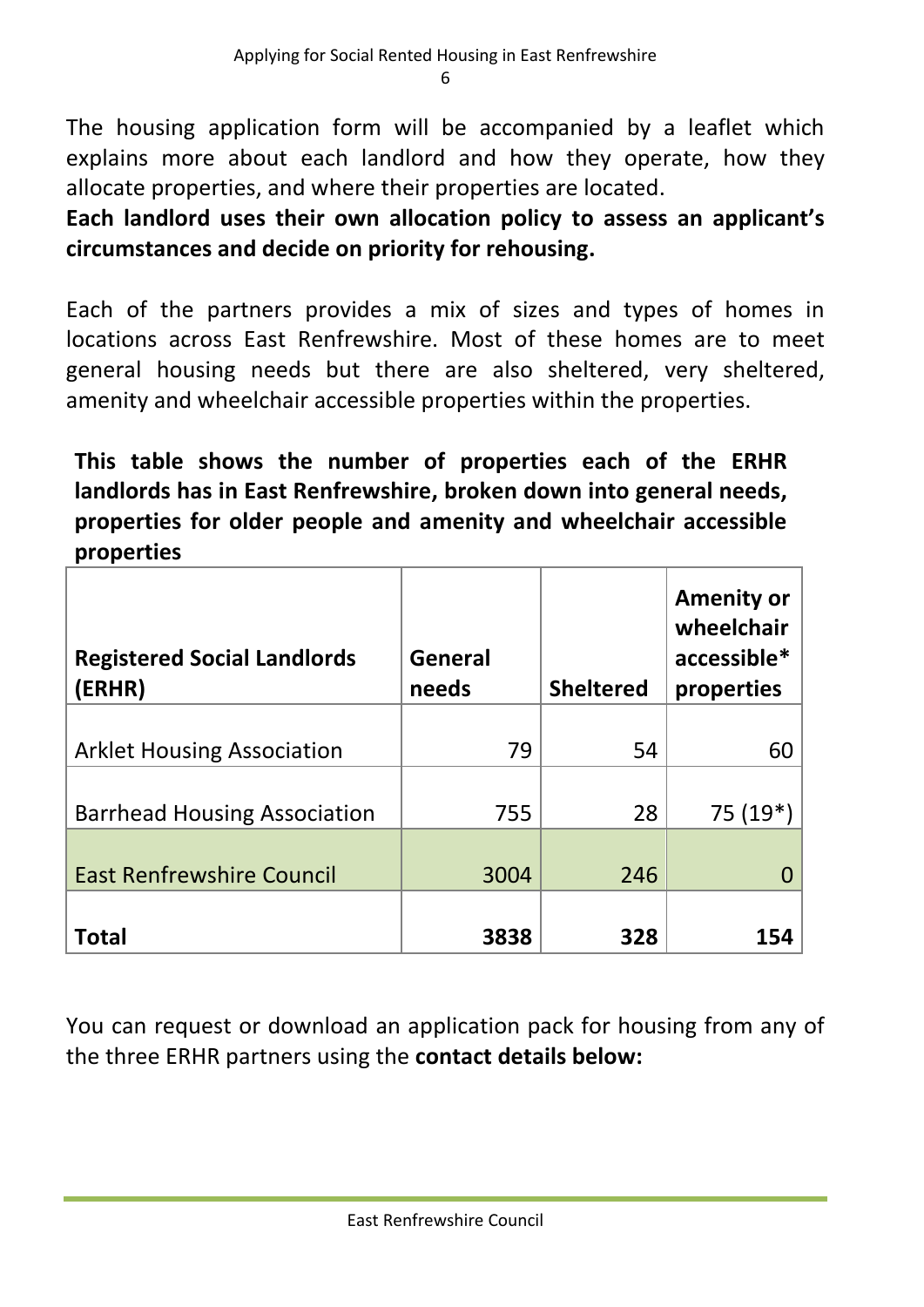

**East Renfrewshire Council**, 211 Main Street, Barrhead. G78 1SY

[www.eastrenfrewshire.gov.uk/housing](http://www.eastrenfrewshire.gov.uk/housing)

Tel: 0141 577 3001 Email: [customerfirst@eastrenfrewshire.gov.uk](mailto:customerfirst@eastrenfrewshire.gov.uk)



**Barrhead Housing Association**, 60-70 Main Street, Barrhead G78 1SB.

[www.barrheadha.org](http://www.barrheadha.org/)

Tel: 0141 881 0638 Email: [enquiries@barrheadha.org](mailto:enquiries@barrheadha.org)



**Arklet Housing Association Ltd**, Barrland Court, Barrland Drive, Giffnock, G46 7QD. [www.scottishhousingconnections.org/HA/Arklet/](http://www.scottishhousingconnections.org/HA/Arklet/) Tel: 0141 620 1890 Email: [arklet@arklet.org.uk](mailto:arklet@arklet.org.uk)

## **4. How council houses are allocated**

The Council allocates houses according to its **allocation policy**. The allocation policy is reviewed regularly and sets out which groups can be considered for social rented housing in East Renfrewshire. The allocation policy clearly sets out how points and priority grouping are awarded.

# **5. The Council's Allocation Policy (summary)**

The allocation policy aims to give a reasonable preference for housing to certain groups. Those considered as having the greatest need are awarded the highest level of priority. Those who are currently living in suitable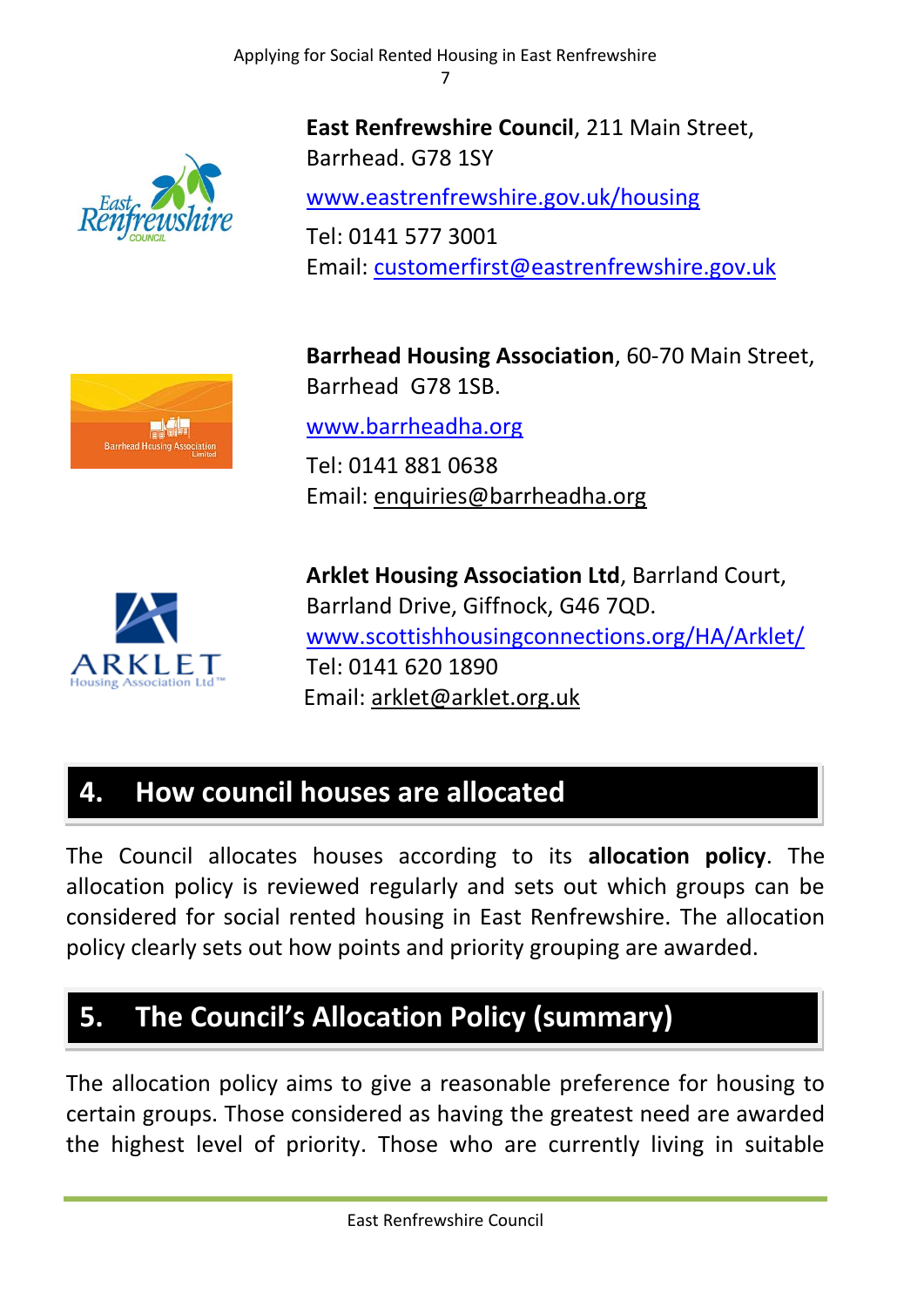accommodation are unlikely to be considered to have a high priority, and therefore unlikely to receive an offer of housing in a short timescale.

Applicants who are assessed as unintentionally homeless are considered to have the greatest need. These applicants are given the highest priority available (Group 1). Other applicants are awarded 'group priorities' according to their circumstances, as follows:

- **Group 1** includes all applicants assessed as 'unintentionally homeless', as well as those applicants designated as being a 'special case'.
- **Group 2** includes East Renfrewshire Council tenants whose house is subject to a demolition order, or who have been awarded a 'two for one' priority (that is, where two households combine, freeing a property for let.) This group also includes those tenants adversely affected by the Welfare Reform Act in relation to under-occupying bedrooms at their current property.
- **Group 3** includes all applicants who have been given a medical priority
- **Group 4** includes all other applicants with a local connection
- **Group 5** holds all applicants with no local connection to the area.

#### **Medical Cases**

The ability to demonstrate a medical condition will not ensure a priority award is given. **The applicant's medical condition must be caused or be aggravated by their current living situation.** Consideration will be given to applicants with both physical and mental health difficulties. An applicant will require to submit a medical application form, which is available on request from the council's Housing Services or Customer First staff, or from Barrhead Housing Association or Arklet Housing Association. This medical application process applies to each of the three ERHR members.

The medical application process is chiefly one of "self-assessment". A number of questions are asked regarding an applicant's health problems.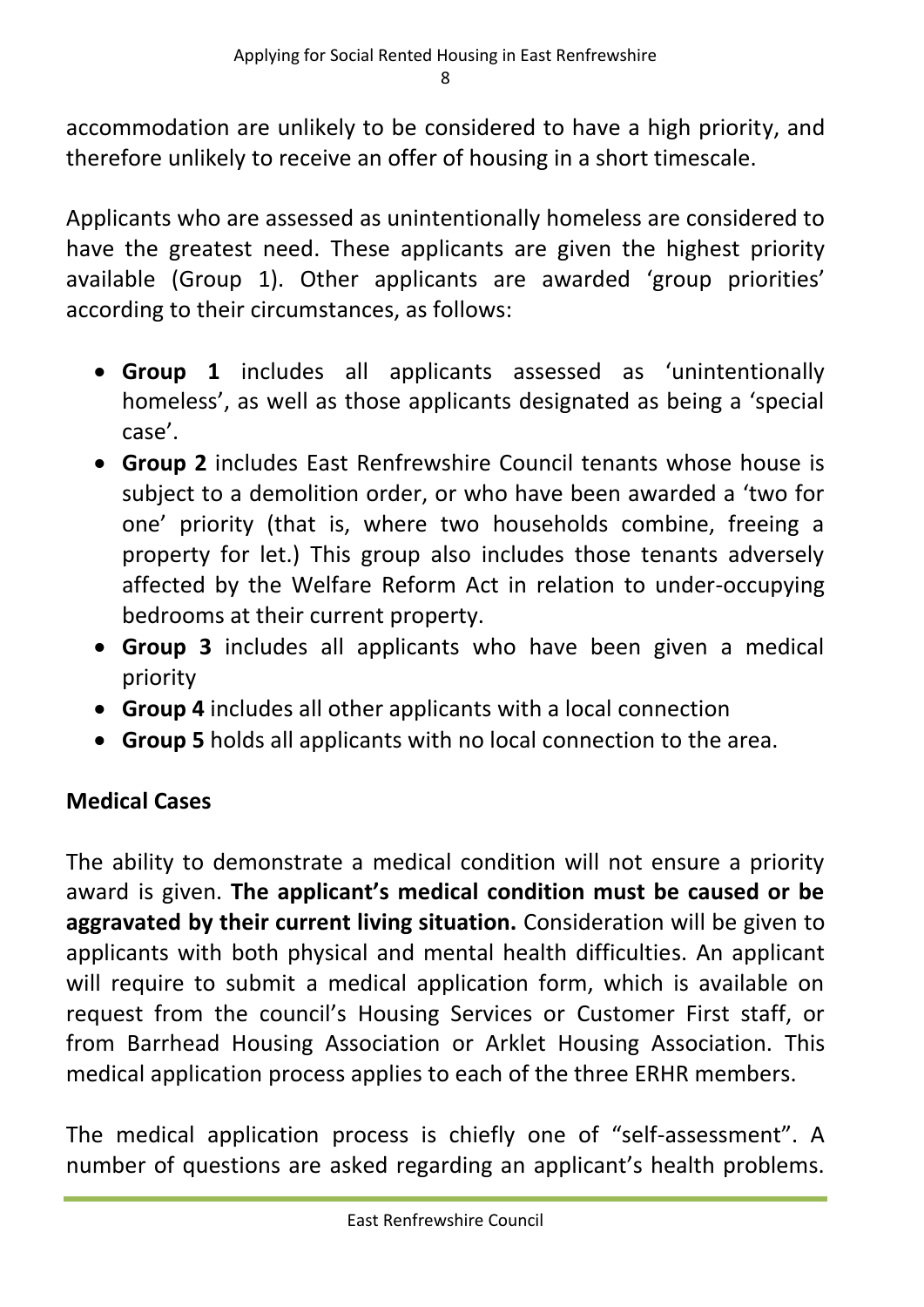Applicants are encouraged to submit any other information they consider appropriate, such as a letter of support from a consultant, clinic or support provider.

The **Medical Priority Assessment Panel** meets on a monthly basis, to consider current applications for medical priority. Having considered the information provided, the Medical Priority Assessment Panel may request further information such as a home visit, or a report from an occupational therapist, or some other service provider. Applicants will be required to provide proof of current medication (if applicable).

The Medical Priority Assessment Panel consists of an officer from each ERHR partner landlord, together with a Community Occupational Therapist.

If an award has been given it will be based on the following criteria:

- **Medical A:** An applicant with a severe or debilitating illness which requires urgent rehousing will be given **500 points**.
- **Medical B:** An applicant where it is considered has a medical need to be housed quickly, will be given **250 points**.
- **Medical C:** An applicant with a non-serious medical condition, where it is considered this condition may benefit from alternative suitable accommodation, will be given **50 points**.

The Medical Priority Assessment Panel will normally suggest the award to be given, and the type of accommodation which would help the applicant's medical problem. Applicants with medical priority will only be considered for the type of accommodation specified by the Medical Assessment Team.

Should an applicant decline this, or refuse 2 reasonable offers their medical priority will be removed, and the application will be suspended for 6 months.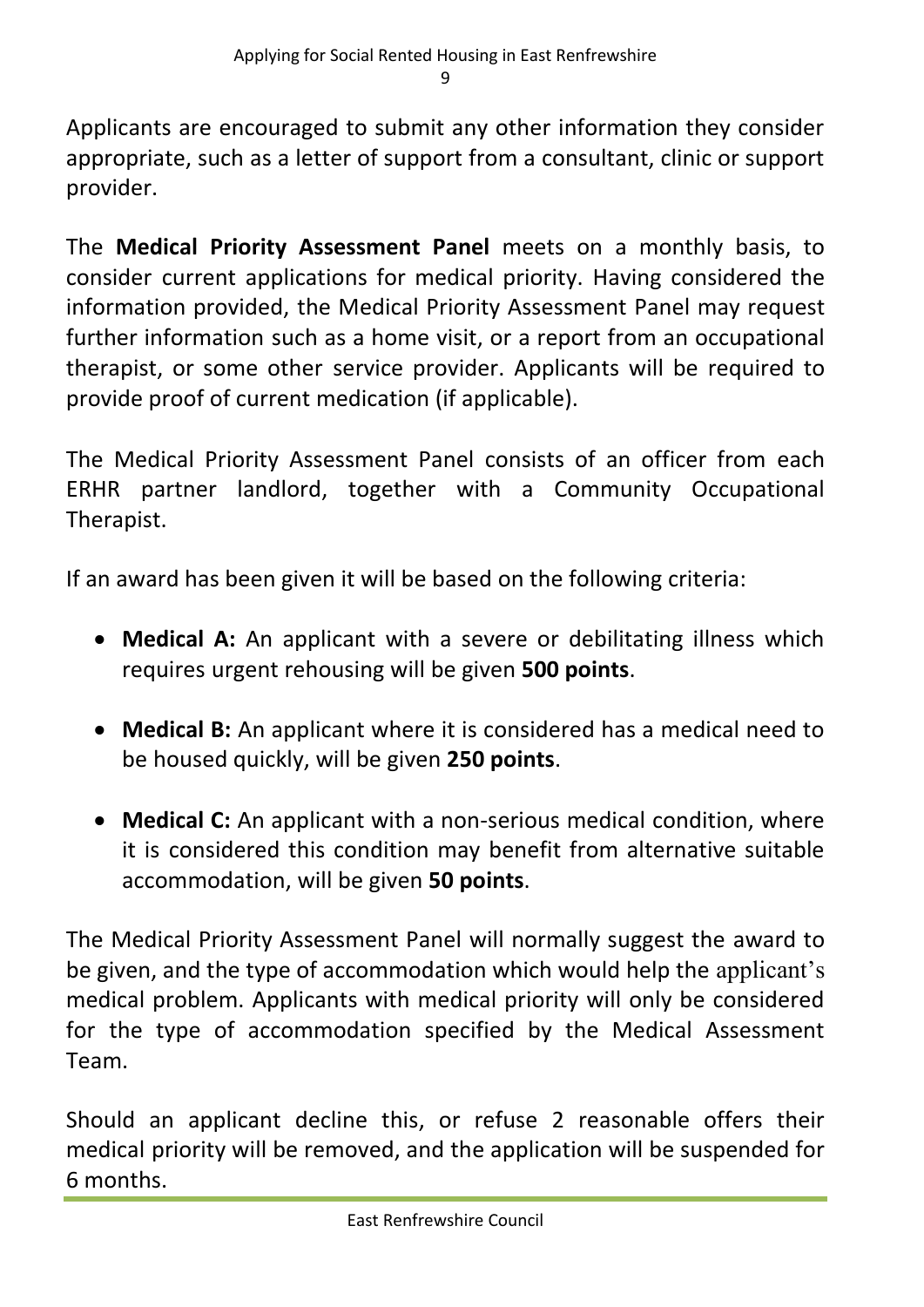**If an applicant is not satisfied with the level of an award, or if the applicant's medical award has been refused, they may appeal the decision.** All appeals will be considered by The Medical Appeal Panel, which consists of a Housing Manager from each ERHR partner landlord. The Medical Appeal Panel meets on a monthly basis to consider all appeals for medical priority.

**If an applicant wishes to defer their application at any time, their Medical award will be removed.**

# **6. Barrhead Housing Association Allocation Policy (summary)**

Barrhead Housing Association allocates its properties according to its own allocation policy. The following is a summary of key points of Barrhead Housing Association's allocation policy

In line with the law, Barrhead Housing Association's allocation policy ensures the following groups are given reasonable preference:

- People who are homeless and those threatened with homelessness
- People living in housing that is below the tolerable standard
- People living in overcrowded houses (statutory definition)
- People with large families
- People living in unsatisfactory housing conditions

In allocating properties, the Association **will not** take account of the following factors:

- Length of time an applicant has resided in the East Renfrewshire area
- Housing debt e.g. rent arrears owed by the applicant/s that is less than one month's rent payment
- Housing debt of more than one month where an agreement to repay the debt is in place and has been maintained for three consecutive months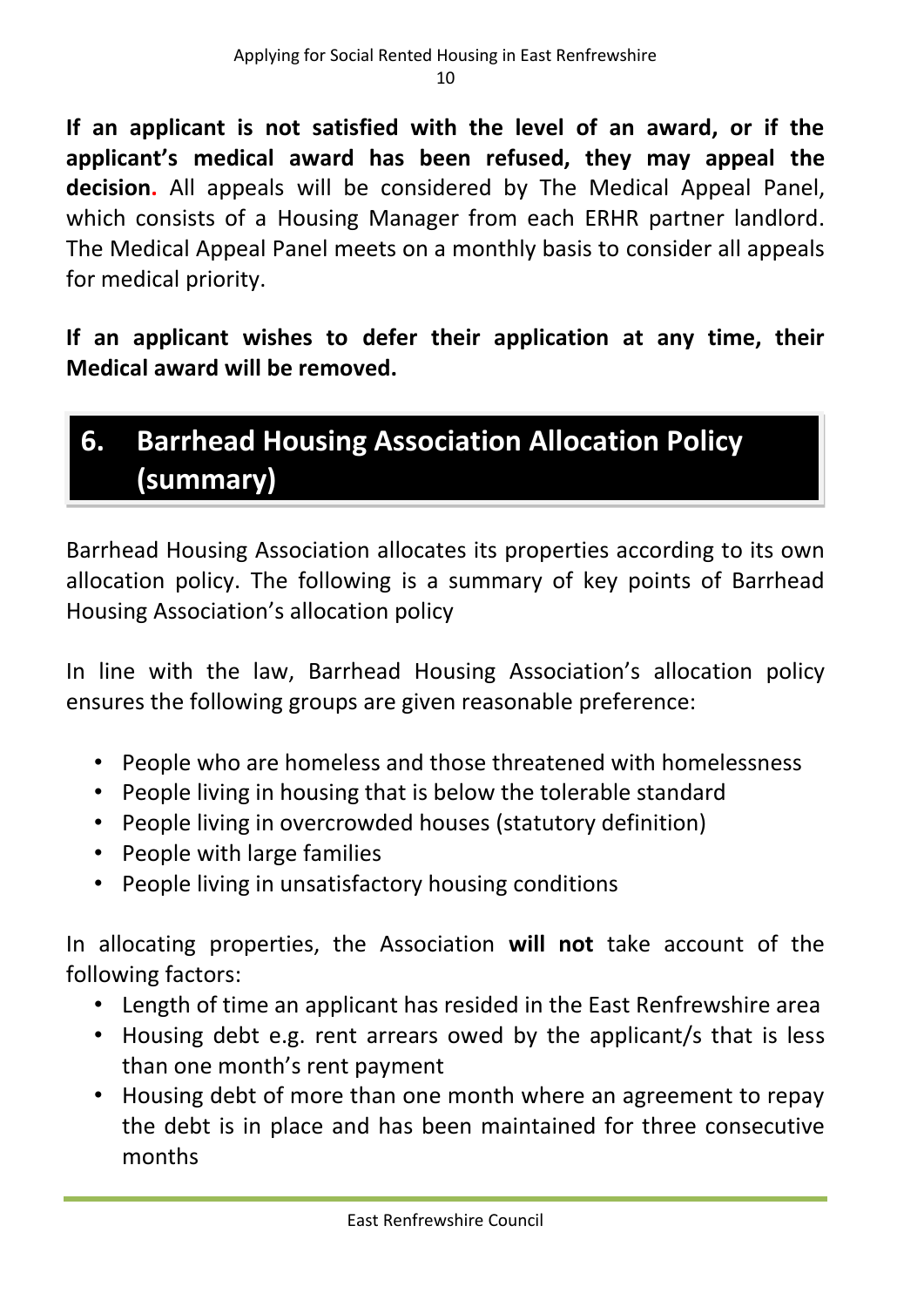- Applicant's age (unless it is sheltered housing)
- Income of the applicant and the applicant's family
- Any property currently or previously owned, by either the applicant or the applicant's family

#### **Basis of selection and allocation – The Points System**

The Association works in partnership with East Renfrewshire Council to tackle homelessness. Each year the Association sets a target of allocating 25% of its void properties to people who the Council assesses as statutorily homeless. Remaining properties are allocated through the East Renfrewshire Housing Register (ERHR) which contains a range of applicants including existing Association tenants and people wanting to be re-housed by BHA.

The Association's Management Committee determines the priority given to these groups on an annual basis. The Association's points system is designed to ensure that priority is given to those in most housing need. The selection and allocation of a property will be based upon applicant's housing need. Applicants with the highest point level for a house size, area and house type following assessment will normally be considered for an allocation.

# **7. Arklet Housing Association Allocation Policy (summary)**

Arklet Housing Association allocates its properties according to its own allocation policy. The following is a summary of key points of Arklet Housing Association's allocation policy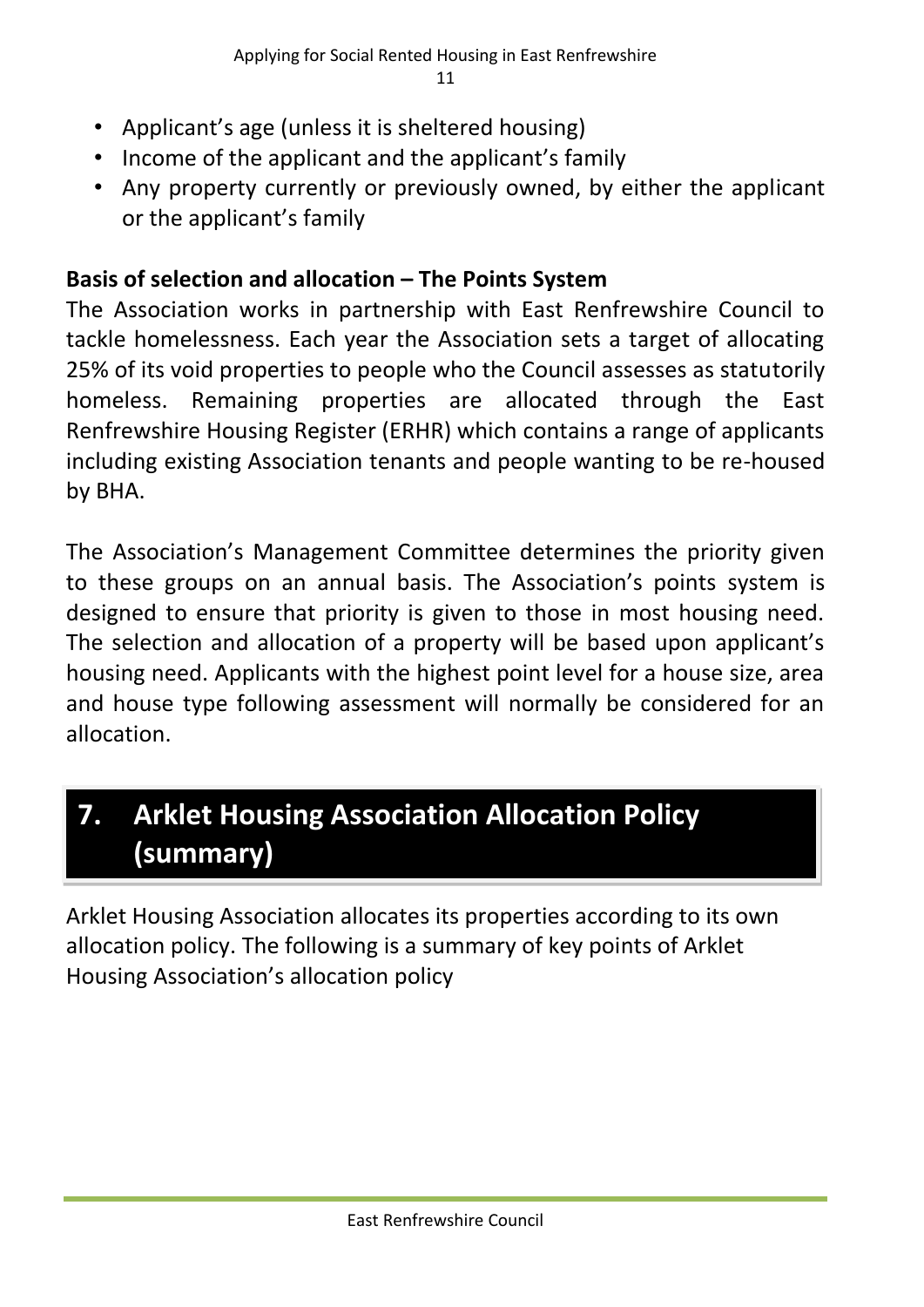#### **Allocating houses**

The Association must ignore certain factors when letting houses. These are detailed in the Association's allocation policy and procedures.

The main factors that the Association must ignore are:

- any non-housing debt owed by applicants (or their household members)
- former housing debt now cleared
- income or property owned
- rent arrears of less than one month
- rent arrears of more than one month if repayment arrangements are in place and being adhered to for 3 months or more.
- local residence

#### **Prioritising applications**

The Association prioritises applications based on a detailed assessment of the housing needs and preferences of different applicants. An applicant in housing need might be:

- homeless, or threatened with homelessness
- in housing that is below the tolerable standard
- in an overcrowded house experiencing other forms of need, for example, have support requirements related to cultural need

#### **Selection procedure**

Before the Association makes an offer of housing, it will contact applicants to arrange a home visit. This visit allows the Association to confirm details and take account of any change of circumstances.

#### **Offers of housing**

If applicant details are confirmed, the Association will make a pre-offer of housing in writing. The Association will allow applicants up to **five** working days to accept or refuse the offer. Once the property is available for let the Association will issue an offer of housing in writing and arrange a viewing.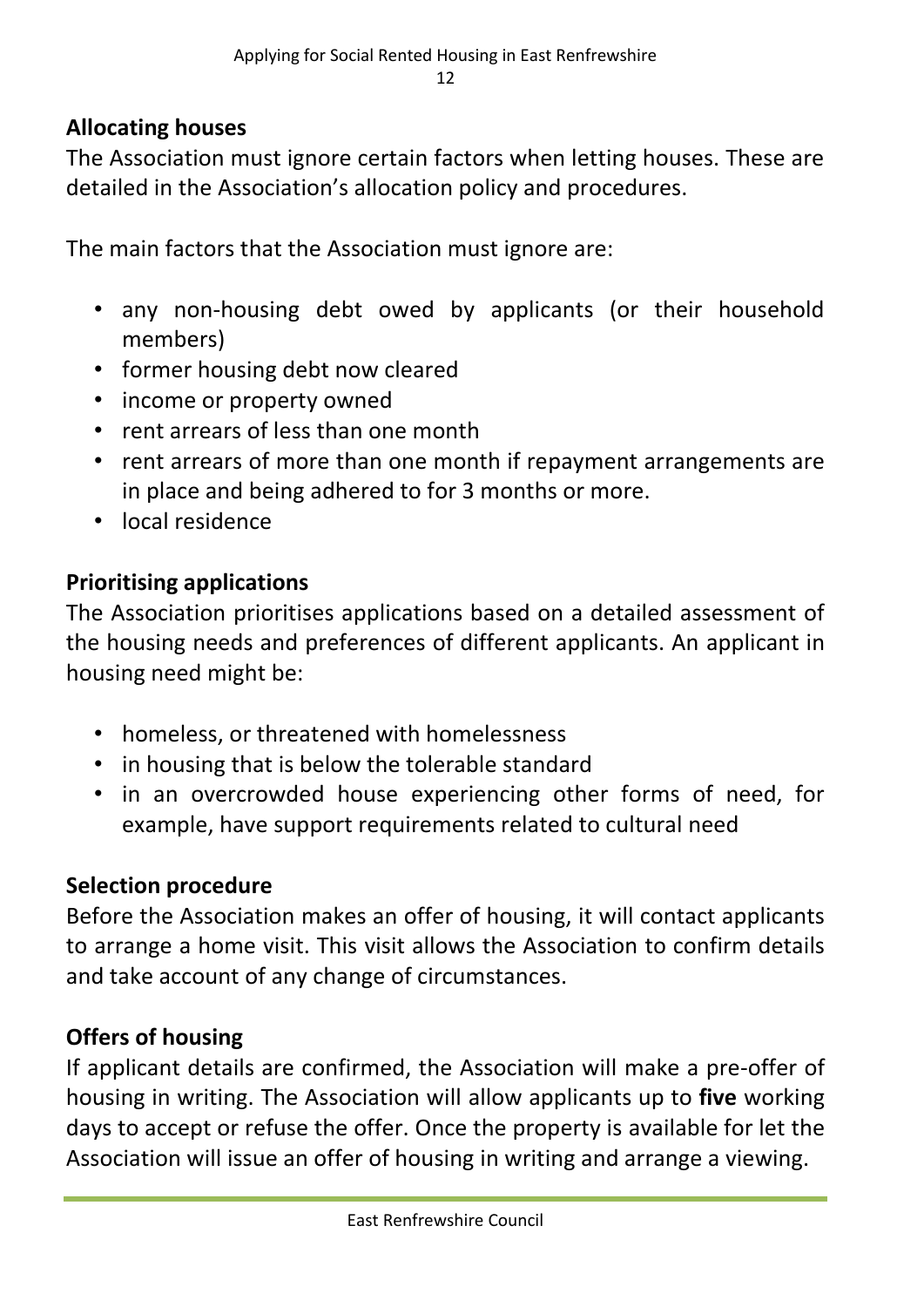# **8. Other Registered Social Landlords (RSL's) in East Renfrewshire**

There are also a number of other housing associations who have homes for social rent in East Renfrewshire. These landlords have a range of sizes and types of properties, some catering for the elderly and those with disabilities.

**The table below shows the number of properties each housing association has in East Renfrewshire, broken down into general needs, sheltered/very sheltered and amenity & wheelchair accessible\* properties**

| <b>Registered Social Landlord (other</b> | <b>General</b> |                  | <b>Amenity or</b><br>wheelchair |
|------------------------------------------|----------------|------------------|---------------------------------|
| RSL'S)                                   | needs          | <b>Sheltered</b> | accessible*                     |
| <b>Hanover Housing Association</b>       | 1              | 71               |                                 |
| <b>Link Housing Association</b>          | 66             | $\Omega$         | $4(2^*)$                        |
| <b>Horizon Housing Association</b>       | 13             | $\overline{0}$   | $(4^*)$                         |
| <b>Trust Housing Association</b>         | $\overline{2}$ | 95               |                                 |
| <b>Cube Housing Association</b>          | 14             | 25               | 0                               |
| Abbeyfield Scotland Ltd                  | 8              | 8                | 0                               |
| <b>Total</b>                             | 104            | 199              | 10                              |

To find out more about the homes they have in the local area, and to be considered for these you need to contact each of the associations directly.

**Contact details for other housing associations with properties in the area are as follows:**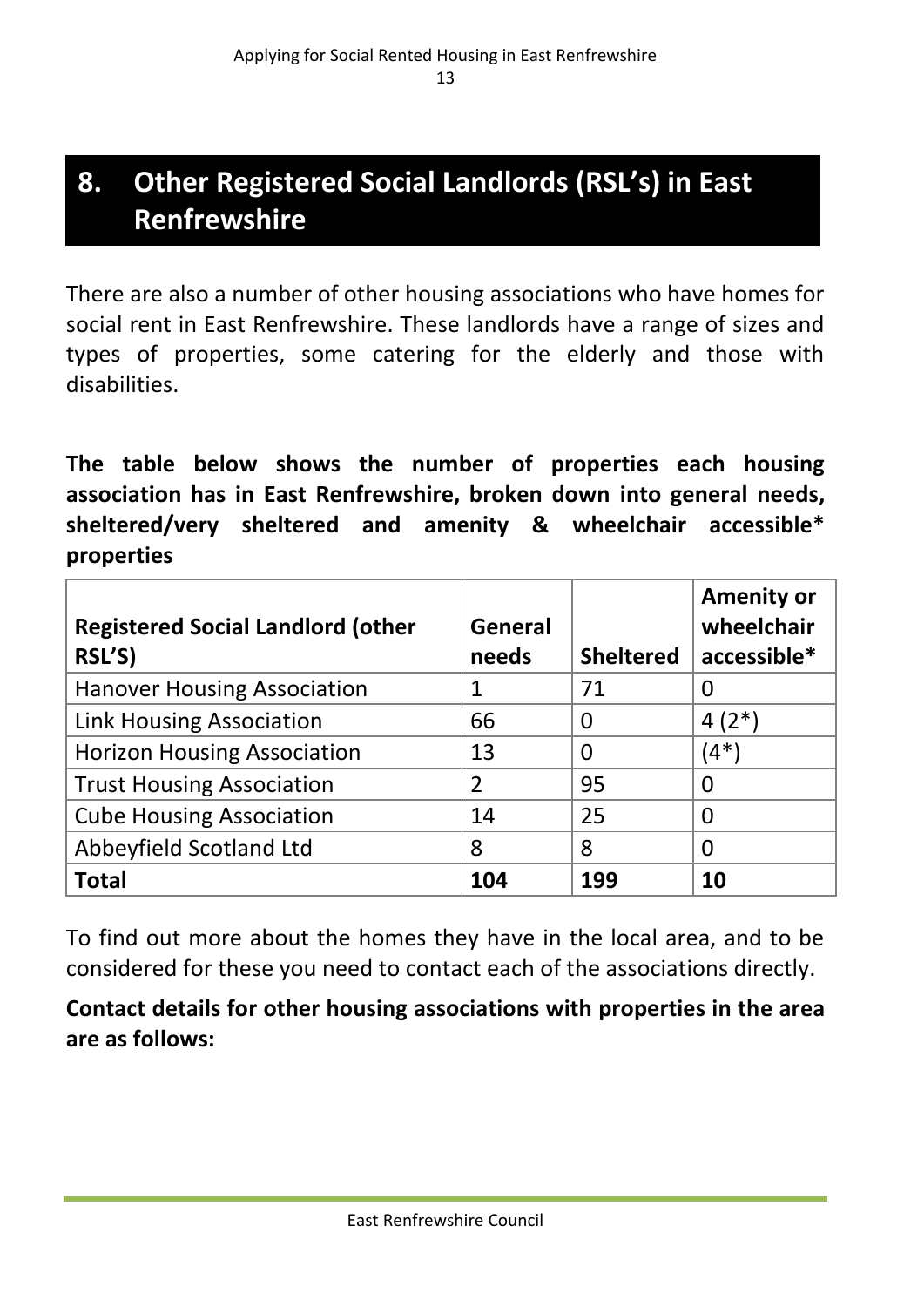Applying for Social Rented Housing in East Renfrewshire 14













**Hanover (Scotland) Housing Association** Web; [www.hsha.org.uk](http://www.hsha.org.uk/)  Tel: 0141 553 6300

**Link Housing Association Ltd**  Web: [www.linkhousing.org.uk](http://www.linkhousing.org.uk/) Tel: 03451 400 100)

**Horizon Housing Association** Web: [www.horizonhousing.org](http://www.horizonhousing.org/) Tel: 0330 303 0089

**Trust Housing Association** Web: [www.trustha.org.uk](http://www.trustha.org.uk/) Tel: 0131 444 1200

**Cube Housing Association** (part of the Wheatley Group) Web: [www.cubehousing.co.uk/home](http://www.cubehousing.co.uk/home) Tel: 0800 479 7979

**Abbeyfield Scotland Ltd** Web: [www.abbeyfield-scotland.com](http://www.abbeyfield-scotland.com/) (Tel: 01727 857536)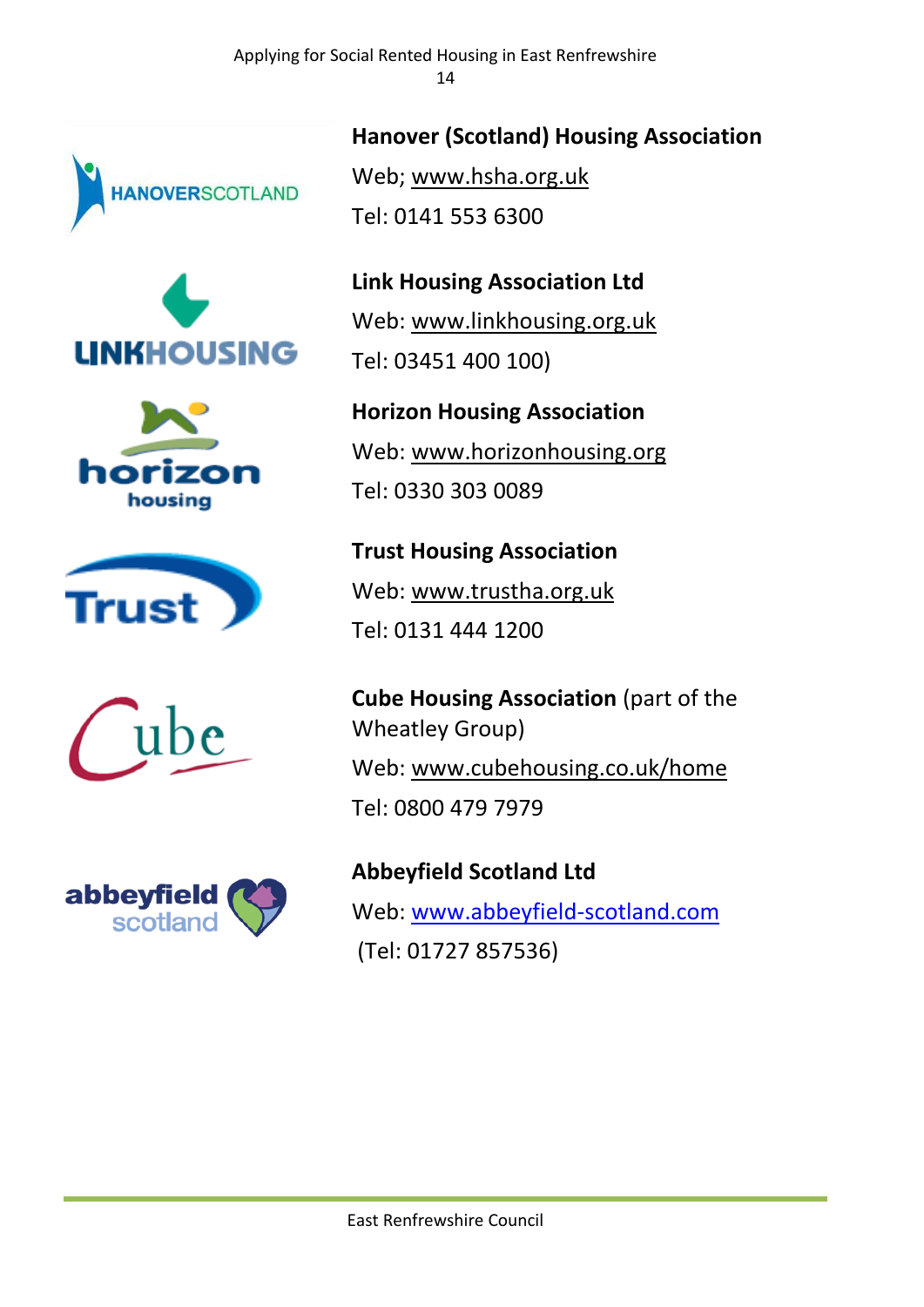## **9. Applying for a transfer within East Renfrewshire**

If you are already a council or a housing association tenant in East Renfrewshire you may apply for a transfer to another home in the area with the same or a different landlord.

You will need to complete and submit a housing application form. Further details can be obtained from your landlord.

- **East Renfrewshire Council Allocations Team (0141 577 3001)**
- **Arklet Housing Association (0141 620 1890)**
- **Barrhead Housing Association (0141 881 0638)**

# **10. Applying for a Mutual Exchange**

- If you want to swap homes with another council or housing association tenant in East Renfrewshire, or anywhere in the country, you should first contact your landlord to discuss this. Both tenants must have permission from their landlord before actually swapping homes. You may also wish to consider the **Homeswapper** scheme (details on page 24).
- East Renfrewshire Council has also established a **Mutual Exchange Register**. If you are interested in a mutual exchange, please contact our Allocations staff on 0141 577 3001 and request a **mutual exchange report**. The report will identify any other housing applicants who have requested a mutual exchange and who are a potential match for you in terms of house size, property type and area. You may then contact the applicant(s) to discuss a potential mutual exchange.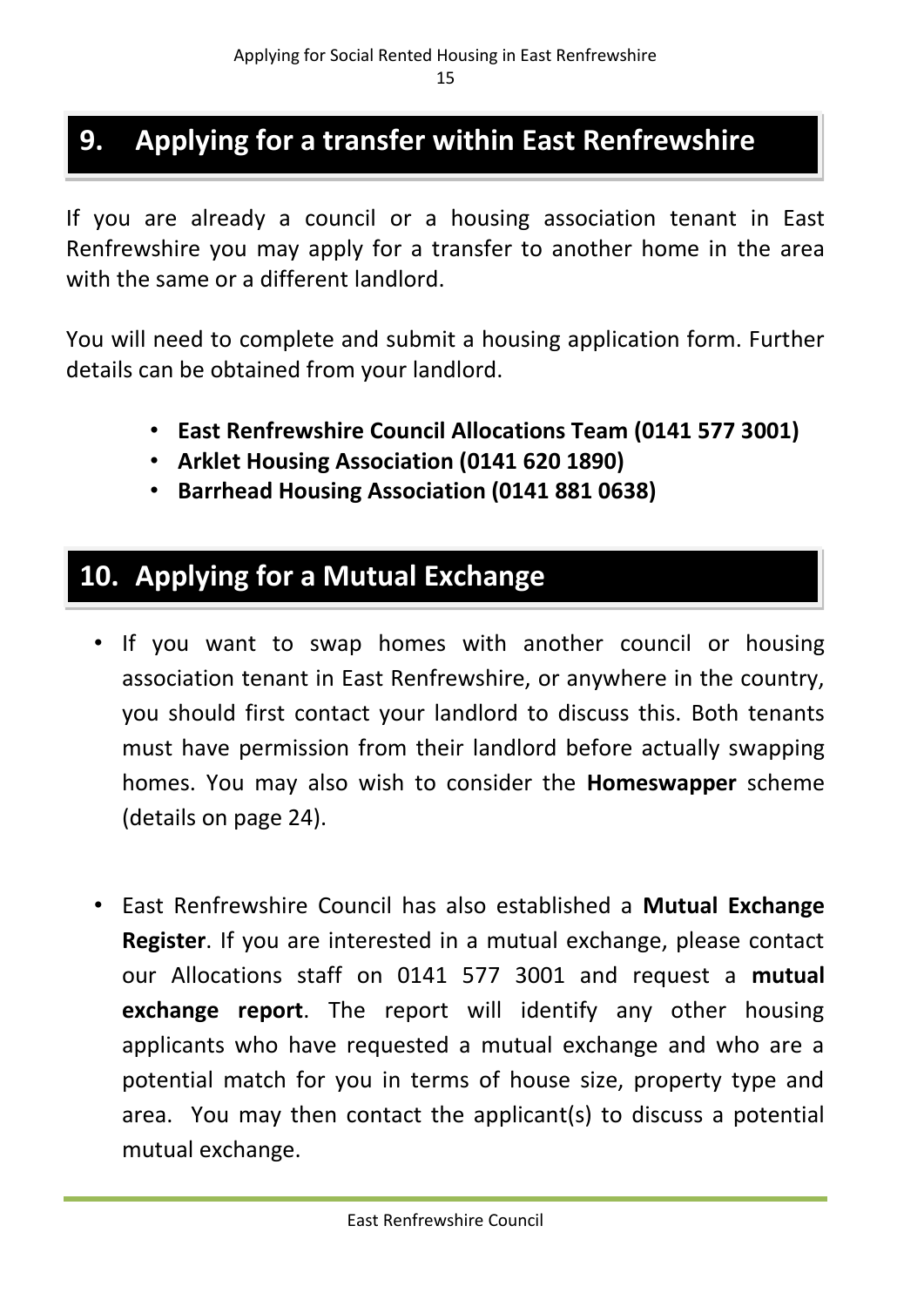• **If you both agree and wish to proceed, both of you must then complete a mutual exchange application form.** Please note that if you proceed with any mutual exchange that you accept the property in its present condition and the Council will only carry out safe, wind and watertight repairs for the first year of your tenancy.

## **11. Moving to a smaller home**

Housing association or council tenants who are looking to downsize can apply to transfer to a smaller property which may be easier to afford and manage. Priority for a transfer is given to tenants who want to move to smaller homes as this frees up homes for new families. **Local housing associations award priority regardless of current tenure, while the council awards an additional priority only to tenants of social rented housing. To be eligible for a transfer you must complete an application for housing with your landlord.**

# **12. Applying for sheltered housing if you are over 60**

If you are aged 60 or over, you may wish to consider applying for sheltered housing. **You must complete a housing application form.** Sheltered housing is a group of flats, specifically designed and built for older people who are able to live an independent life, but who would benefit from additional security and support. Please note that in addition to the rent charge, there is also a charge for the support we provide. An advantage of living in a sheltered housing scheme is that your neighbours will be people of a similar age.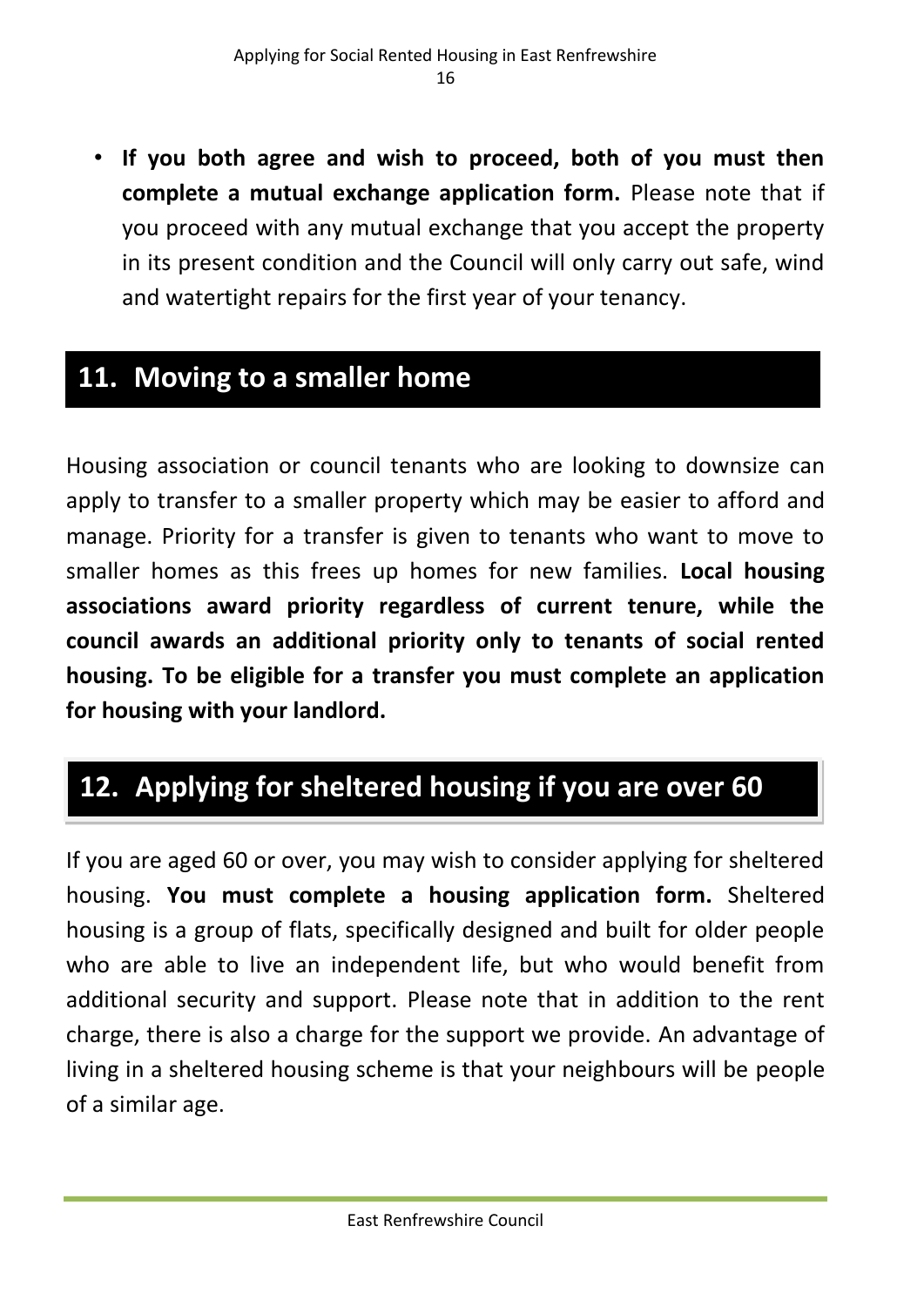**East Renfrewshire Council** owns and operates 8 sheltered complexes within the area, details of each are as follows:-

- **Bellfield Court** Sheltered Complex, Barrhead G78 1RX
- **Fordyce Court** Sheltered Complex, Newton Mearns G77 6TW
- **Graham Street** Sheltered Complex, Barrhead G78 1EU
- **Hawthorn Court** Sheltered Complex, Hawthorn Road, Busby G76 8EL
- **Kirkglebe** Sheltered Complex, Neilston G78 3SA
- **Linnpark Court** Sheltered Complex, Netherlee G44 3PL
- **Montgomerie Court** Sheltered Complex, Eaglesham G76 0AY
- **Waterford Road** Sheltered Complex, Giffnock G46 7P

Each property within our sheltered complexes is fitted with an alarm system that enables residents to contact help in an emergency 24 hours a day. To ensure the safety and well-being of our residents, when on duty, the warden will also make daily contact with residents.

#### **If you are interested in council owned sheltered housing in East Renfrewshire, we can arrange a visit for you to have a look at what it's like. Contact our Housing Management Officer on 0141 577 3001 to arrange a visit.**

There is also a variety of sheltered housing owned by housing associations across the District. Details of sheltered housing owned by Arklet Housing Association and Barrhead Housing Association are shown below, while details of sheltered properties owned by other housing associations can be obtained directly from the housing associations listed previously.

**Arklet Housing Association** has a total of 52 sheltered properties at Walton Court, Giffnock G46 7NE and Barrland Court, Giffnock G46 7QD. Contact details for Arklet Housing Association are given on page 6 of this booklet.

**Barrhead Housing Association** has a complex of 28 sheltered properties at Main Street, Barrhead.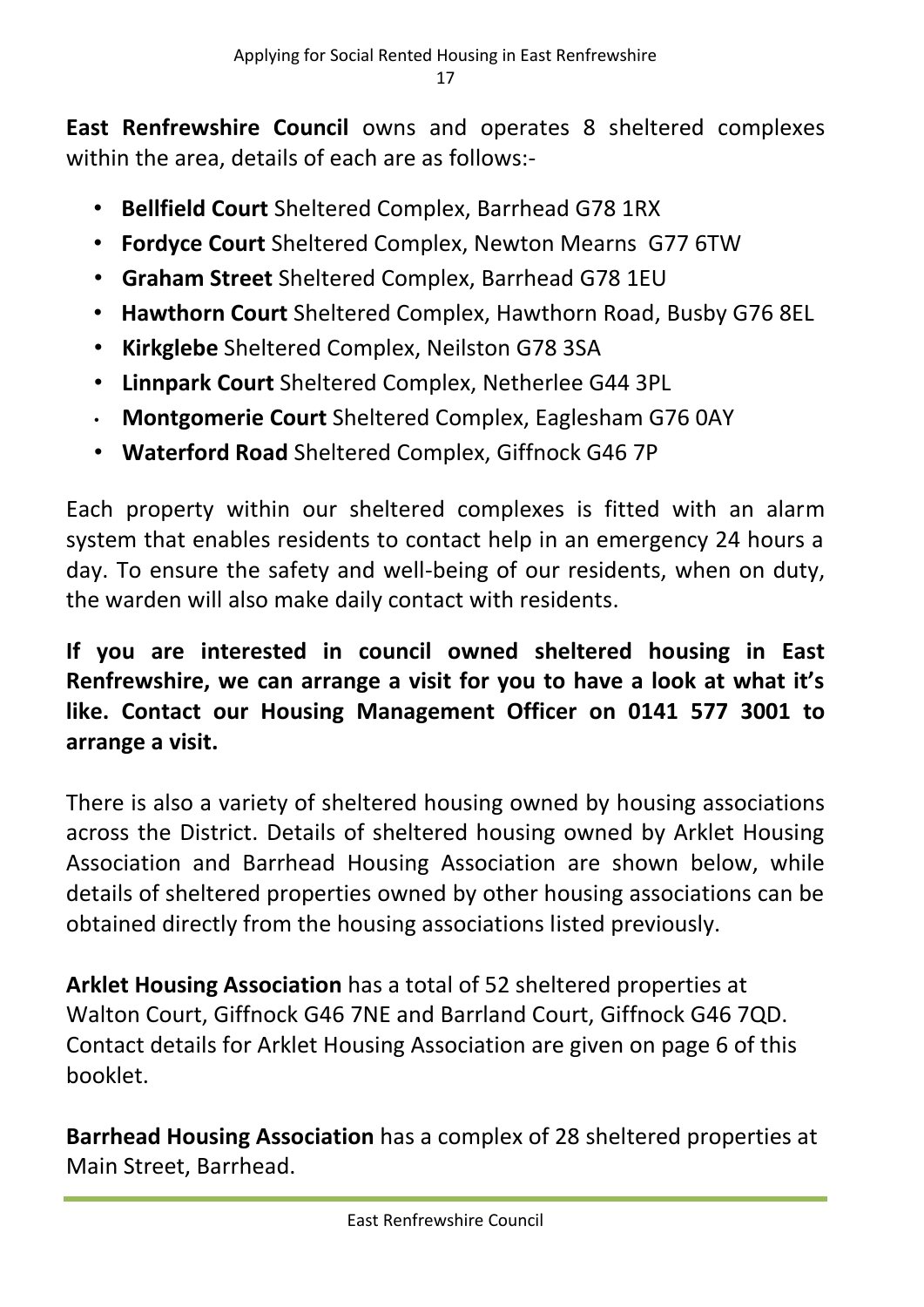## **13. Applying to move to another part of the country**

If you are flexible about where you live, you will find housing demand, prices and rents are lower in many other parts of the country. If you choose a low demand area you may be offered a tenancy more quickly and the rent may be cheaper than in East Renfrewshire.

- Some councils and housing associations have homes readily available to anyone who contacts them. You need to contact the relevant council or housing association to find out what is available – they often advertise properties on their website. To proceed, you will need to complete a waiting list application for the council or housing association which covers the area where you would like to move.
- Private rents and house prices can also be cheaper elsewhere. In parts of neighbouring areas such as Glasgow and Paisley, you can buy a substantial house for the price of a one-bedroom flat in parts of East Renfrewshire.

You may also wish to consider the **Homeswapper** scheme:

The **Homeswapper** scheme is for tenants of socially rented accommodation who want a house swap, flat swap or to exchange their council house. This is also called mutual exchange. In order to be considered for a swap, you must live in a council house or housing association property. Homeswapper is a privately owned company which works with many local authorities and housing associations.

#### **What do I need to get an exchange through Homeswapper?**

In order to apply for an exchange through Homeswapper, you need to make sure that: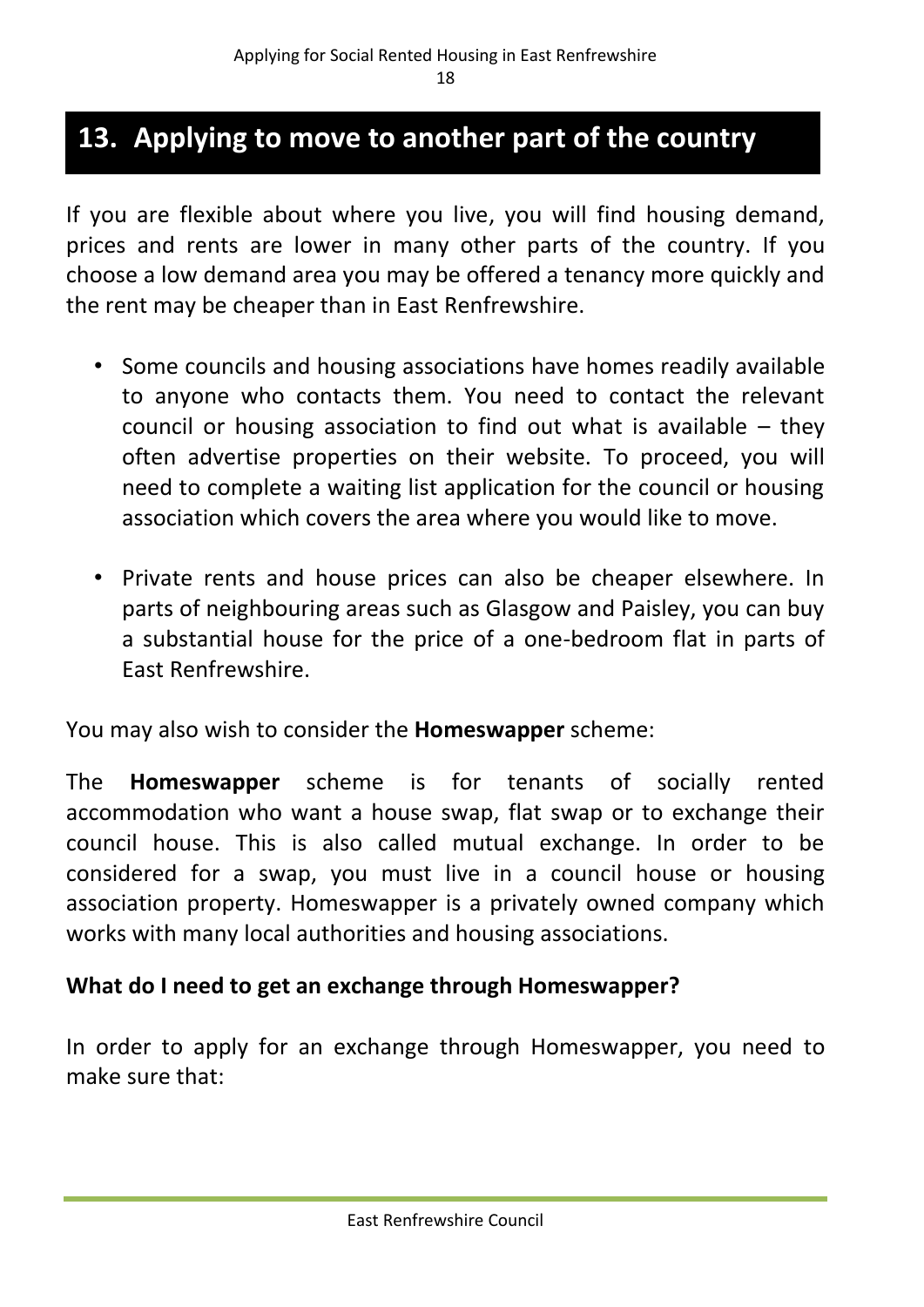- You and the person who you wish to swap with rent your home from the council or from a housing association and have a Scottish secure tenancy
- You both have permission from your landlord
- You both live in permanent, self-contained accommodation such as a flat or a house.

You will not be able to get an exchange through Homeswapper if:

- You rent your home from a private landlord
- You are an owner-occupier
- You own part of your home through a shared ownership scheme and rent the remainder
- You live in supported accommodation

**Before doing anything, you should contact your landlord and make sure you will be given permission to swap your home. If you try to swap homes without permission you may be liable to be evicted.**

 To pursue a move through Homeswapper, you will need to register online. **You will need to pay a small fee to register with Homeswapper (currently £12.00 for 3 months registration, £16.00 for 6 months registration), £24.00 for 12 months registration)**

When you have registered, you can put details of your home on the website, including photographs, and look at details of other homes. You can find more details about the Homeswapper scheme at: [www.homeswapper.co.uk](http://www.homeswapper.co.uk/)